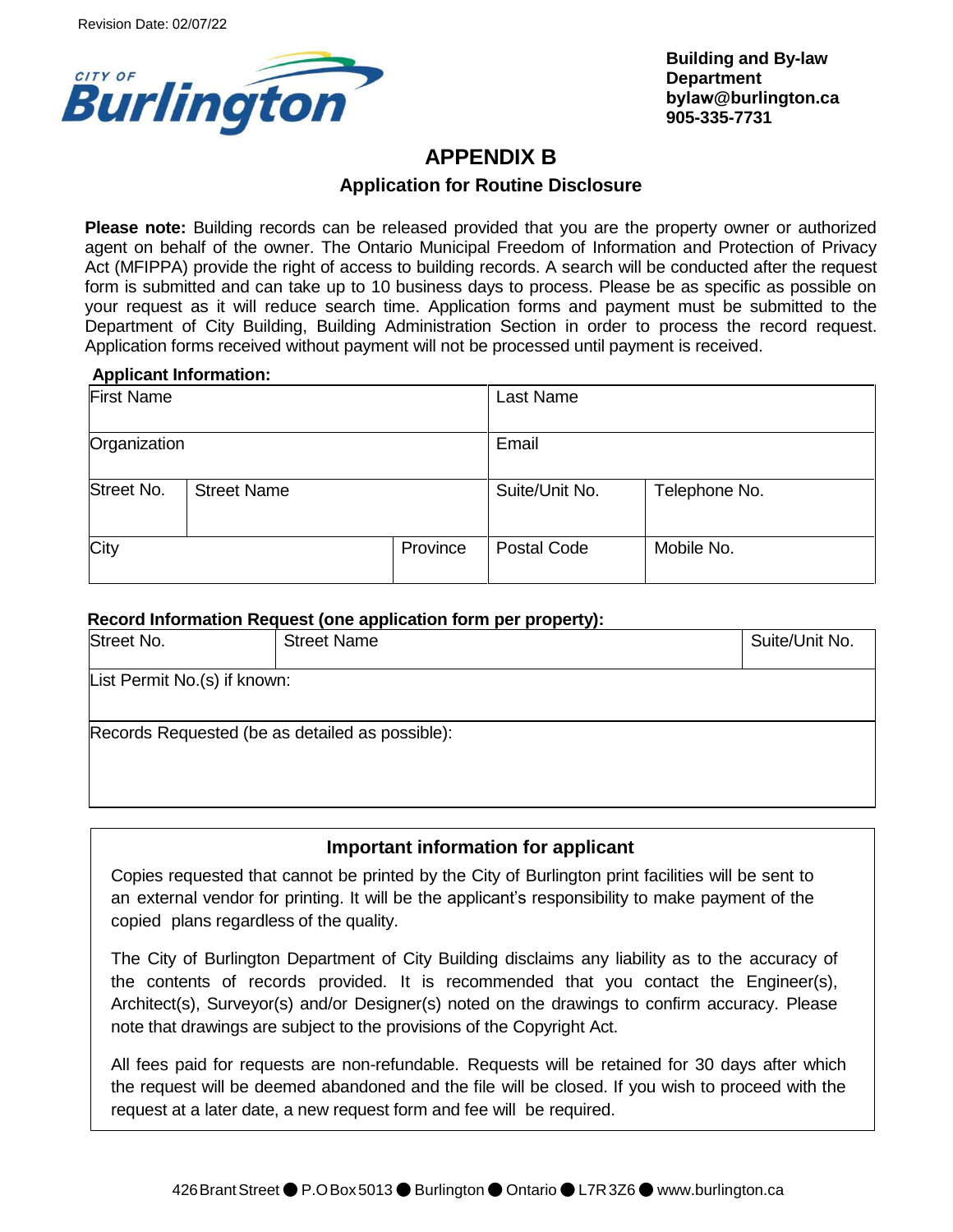## **Applicant Declaration**

I do hereby declare that:

- $\Box$  I am the current registered owner of the property as described above.
- $\Box$  I am an authorized agent acting on behalf of the registered property owner of the property on which the building is located on with written consent from the owner to obtain records (i.e. a realtor, lawyer, architect, management company). Written consent must be submitted with the completed application form including identification on company letter head.
- $\Box$  I am an authorized agent acting on behalf of the condominium corporation of the property on which the building is located on, with written consent from the condominium corporation to obtain records. Written consent must be submitted with the completed application form including identification on company letter head.
- $\Box$  I am an 'Other Authorized Requester'. (refer to list below and indicate which applies)

Personal information contained on this form is collected under the Municipal Act, 2001, S.O. 2001 and the Building Code Act, S.O. 1992, to be used for processing applications and creating aggregate statistical reports. Questions about this collection may be referred to the Department of City Building – Building Section, City of Burlington, 426 Brant Street, Burlington, ON L7R 3Z6, 905-335-7731.

I acknowledge that use and reproduction of building plans/surveys are subject to the Copyright Act.



I acknowledge that I have read and understand all information and requirements on this application form, and that all information included in this application form is complete and accurate.

| Signature | <b>Print Name</b> | Date (Month, Day, Year) |
|-----------|-------------------|-------------------------|
|           |                   |                         |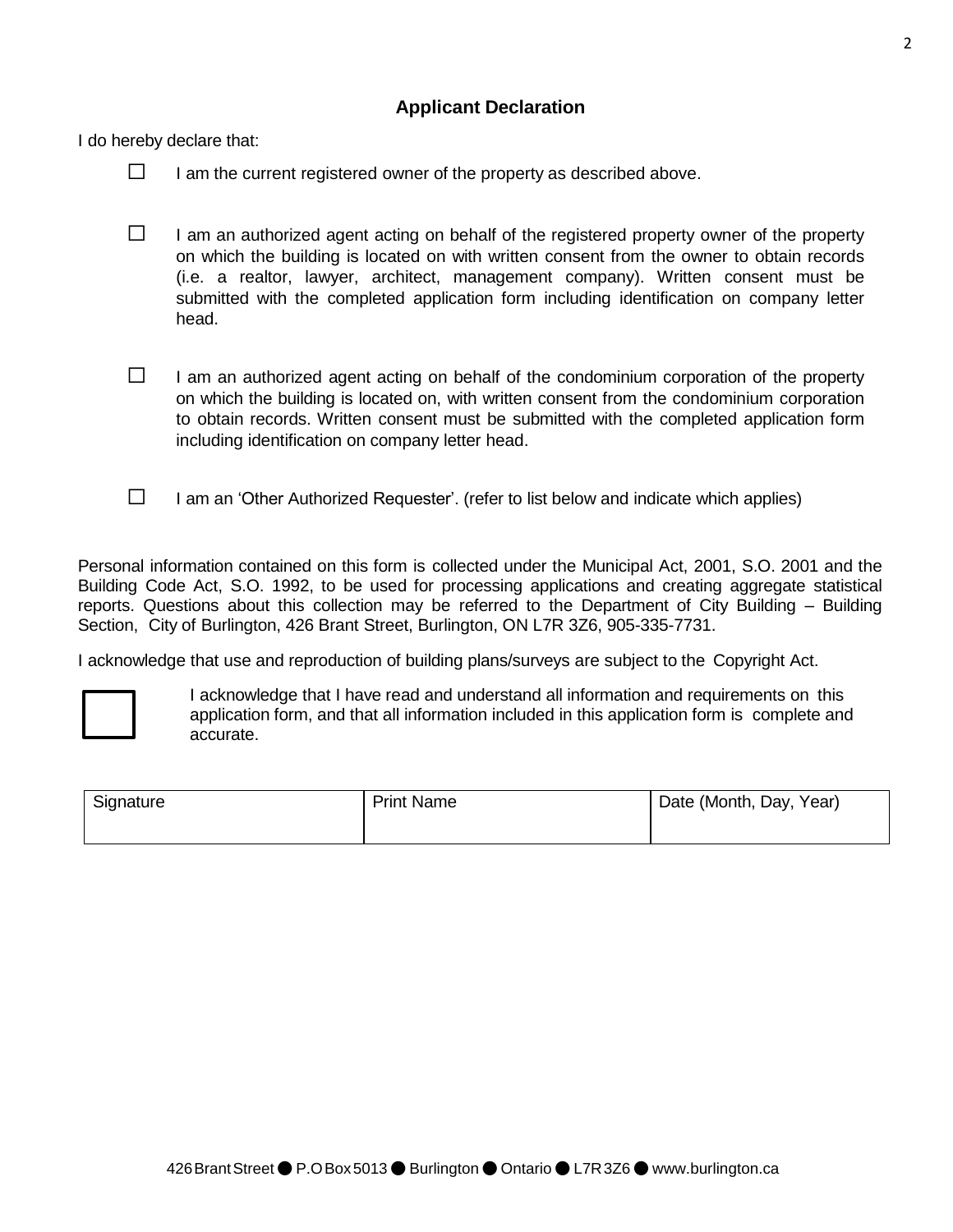# Copyright Notification

Pursuant to the federal Copyright Act, Section 32.1(1) (a), disclosure of a record pursuant to the Municipal Freedom of Information and Protection of Privacy Act – is not a violation of copyright. An applicant may receive one copy of a plan, survey or drawing covered by copyright, however, the applicant is then bound by copyright (Section 32.1 (2)) and cannot make further copies of the plan, survey or drawing or use it as documentary evidence in a separate submission to the municipality without permission of the holder of the copyright. Accordingly, pursuant to the above noted Acts, we are permitted to provide you with a copy of the plan, survey or drawing for the address noted below, but subsequent use of the copy is restricted by copyright.

**Street Number Street Name City** City

By signing below, I acknowledge that I have read and understand the above Copyright notification and that I will abide by the Copyright Act.

\_\_\_\_\_\_\_\_\_\_\_\_\_\_\_\_\_\_\_\_\_\_\_\_\_\_

**Signature** 

\_\_\_\_\_\_\_\_\_\_\_\_\_\_\_\_\_\_\_\_\_\_\_\_\_\_\_\_

Print Name

Date (Month, Day, Year)

\_\_\_\_\_\_\_\_\_\_\_\_\_\_\_\_\_\_\_\_\_\_\_\_\_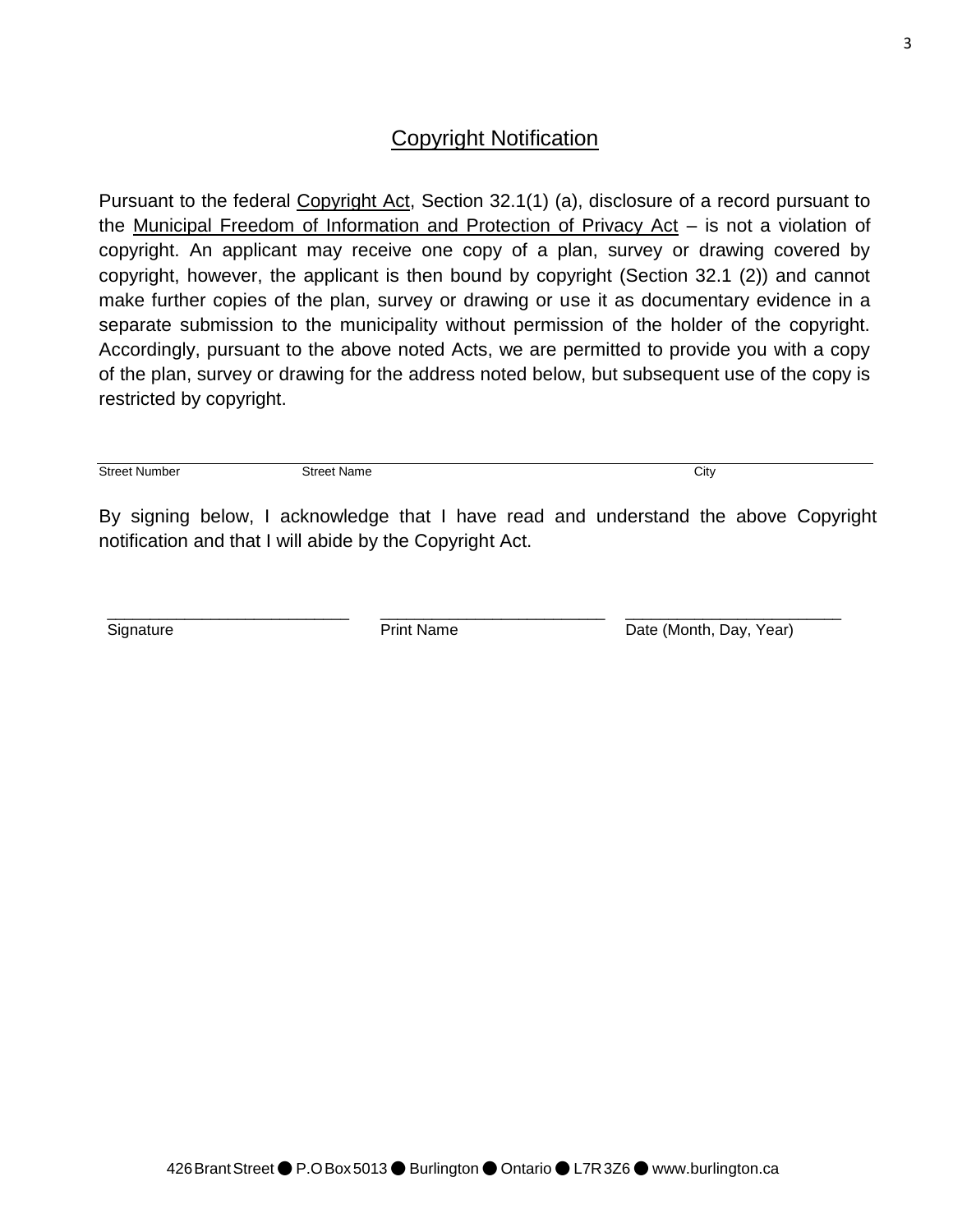# **Routine Disclosure Service Fee**

Application Fee – non refundable (taxes applicable on all fees with exception of \*items)

| FOR OFFICE USE ONLY:                                                                                                             |                                                           |                                                                                                                                                                                                                                                                                                                        |  |  |  |
|----------------------------------------------------------------------------------------------------------------------------------|-----------------------------------------------------------|------------------------------------------------------------------------------------------------------------------------------------------------------------------------------------------------------------------------------------------------------------------------------------------------------------------------|--|--|--|
| Application Fee for Survey (flat<br>fee)                                                                                         | $$45.20*$                                                 | = ________                                                                                                                                                                                                                                                                                                             |  |  |  |
| Application Fee for Plans and<br><b>Drawings</b><br>(includes 15 mins of search time<br>and up to 20 photo copies under<br>11x17 | \$45.20*                                                  | = <u>________</u>                                                                                                                                                                                                                                                                                                      |  |  |  |
| Processing Fee per 30 mins<br>(includes search and processing<br>time)                                                           | \$25.00                                                   | $=$ $\frac{1}{2}$ $\frac{1}{2}$ $\frac{1}{2}$ $\frac{1}{2}$ $\frac{1}{2}$ $\frac{1}{2}$ $\frac{1}{2}$ $\frac{1}{2}$ $\frac{1}{2}$ $\frac{1}{2}$ $\frac{1}{2}$ $\frac{1}{2}$ $\frac{1}{2}$ $\frac{1}{2}$ $\frac{1}{2}$ $\frac{1}{2}$ $\frac{1}{2}$ $\frac{1}{2}$ $\frac{1}{2}$ $\frac{1}{2}$ $\frac{1}{2}$ $\frac{1}{2$ |  |  |  |
| Photo Copy - Small<br>(prints 11"x17" paper size and<br>smaller - includes digital copies)                                       | \$0.68 per page*                                          | $\blacksquare$ . The set of the set of the set of the set of the set of the set of the set of the set of the set of the set of the set of the set of the set of the set of the set of the set of the set of the set of the set of the                                                                                  |  |  |  |
| Photo Copy - Large<br>(prints larger than 11"x17" paper<br>size - includes digital copies)                                       | \$16.95 per page*                                         | $=$ ___________                                                                                                                                                                                                                                                                                                        |  |  |  |
| Electronic - email                                                                                                               | $$11.30*$                                                 | $\blacksquare$ . The set of the set of the set of the set of the set of the set of the set of the set of the set of the set of the set of the set of the set of the set of the set of the set of the set of the set of the set of the                                                                                  |  |  |  |
| External Vendor - printing and<br>processing                                                                                     | As invoiced*                                              | $\equiv$ 100 $\pm$ 100 $\pm$                                                                                                                                                                                                                                                                                           |  |  |  |
| Routine Disclosure request fee if<br>cost is greater than \$100.00                                                               | 50% of fee estimate<br>minus application for<br><b>RD</b> | $=$ $\frac{1}{2}$ $\frac{1}{2}$ $\frac{1}{2}$ $\frac{1}{2}$ $\frac{1}{2}$ $\frac{1}{2}$ $\frac{1}{2}$ $\frac{1}{2}$ $\frac{1}{2}$ $\frac{1}{2}$ $\frac{1}{2}$ $\frac{1}{2}$ $\frac{1}{2}$ $\frac{1}{2}$ $\frac{1}{2}$ $\frac{1}{2}$ $\frac{1}{2}$ $\frac{1}{2}$ $\frac{1}{2}$ $\frac{1}{2}$ $\frac{1}{2}$ $\frac{1}{2$ |  |  |  |
| <b>Total</b>                                                                                                                     |                                                           | $\frac{1}{2}$                                                                                                                                                                                                                                                                                                          |  |  |  |

Search Time: